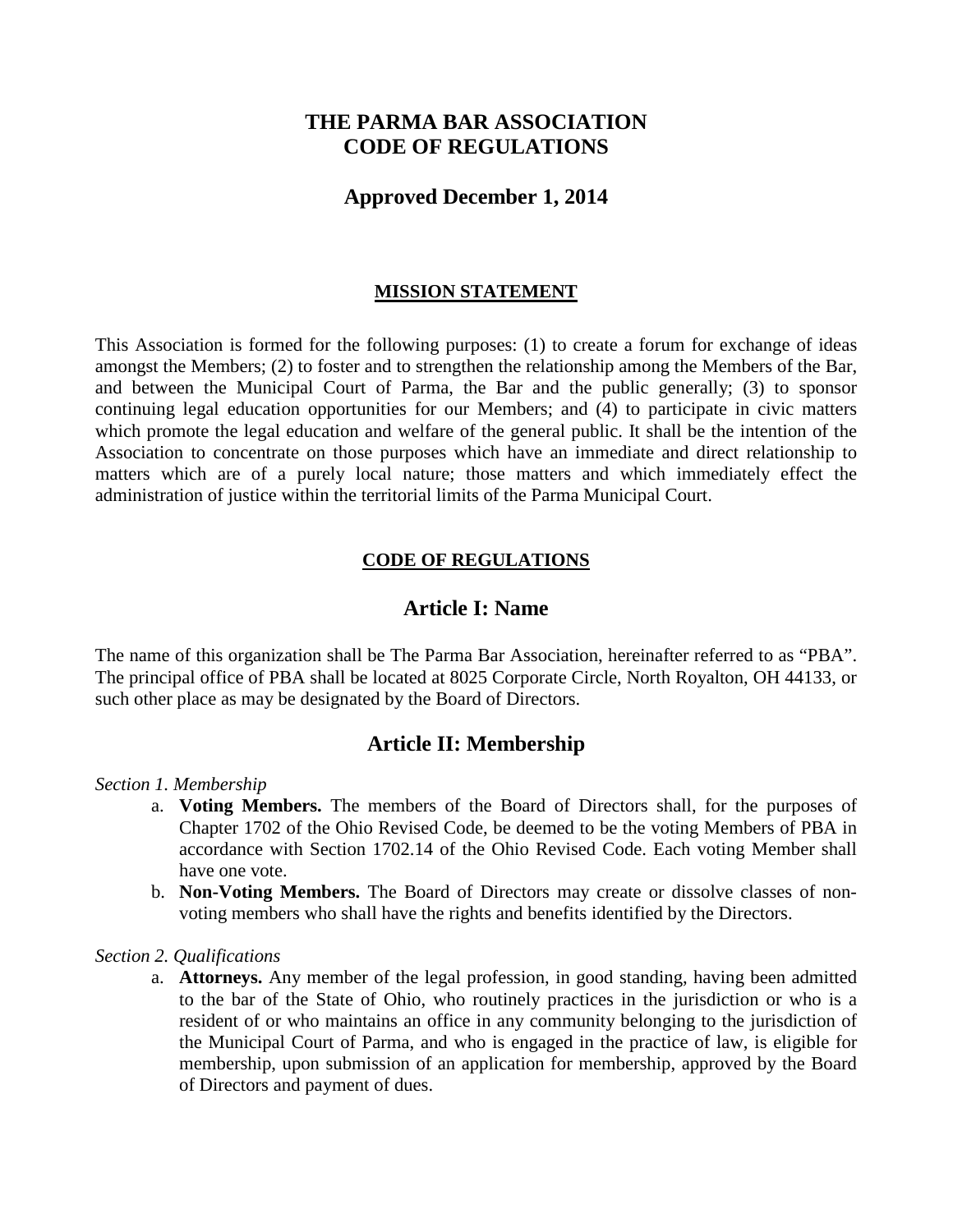- b. **Judges.** Any judge of the Parma Municipal Court, or any judge of any other court of law who resides with the jurisdiction of the Parma Municipal Court may become a Judicial member of the PBA by submitting an application for membership. Judicial members shall remain in good standing with the Ohio Bar Association. A Judicial member shall pay no dues but will have the same rights and privileges as regular members of the PBA except holding elected office in the PBA and participation in the Referral Plan. Eligibility for Judicial membership shall cease at such time as the initial qualifications are no longer met.
- c. **Retired.** Any member of the PBA who retires from the active practice of law may request a designation as retired member. A retired member shall pay no dues, but shall be afforded the same rights and privileges as regular members except holding elected office in the PBA and participation in the Referral Plan.

# **Article III: Board of Directors**

## *Section 1. Selection of Directors.*

- a. **Directors.**
	- 1. **Membership.** Directors must be members of PBA.
	- 2. **General Requirements.** Directors must possess a desire to undertake the duties of a Director, possess a clear understanding of PBA's mission and commit to PBA's mission and strategic goals, and be informed about the PBA's history, mission, accomplishments, current operations and concerns, so that they may act as ambassadors and advocates for PBA. Directors are expected to share the benefits of their expertise on topics that will advance the mission and goals of PBA.
	- 3. All Directors must sign the Statement of Expectation and Conflict of Interest Forms annually.

## b. **Procedures for Election.**

- 1. Directors shall be elected at the Annual Directors' Meeting by a majority vote.
- 2. The Executive Committee may call a meeting to elect new Directors at a time other than the Annual Directors' Meeting if the Executive Committee deems such action advantageous for PBA.

## c. **Resignation and Removal.**

- 1. **Resignation.** A Director may resign prior to the end of his or her elected term.
- 2. **Removal.** The Board of Directors may remove any Director when the Board determines that removal is in the best interest of PBA. The removal of a Director requires an affirmative two-third (2/3) vote of all Directors currently in office.
- d. **Vacancies.** Board vacancies may be filled by the remaining Directors at a meeting by majority vote. Such replacements shall serve the remainder of the term.

#### e. **Organization of the Board.**

- 1. **Size.** The Board shall consist of a minimum of seven (7) and a maximum of fifteen (15) persons.
- 2. **Terms.**
	- i. A regular term of office shall be for three (3) years beginning and ending with the date of the Annual Directors' Meeting for election of Directors and Officers, except for Directors elected to fill a vacancy.
	- ii. No Director shall serve for more than three (3) consecutive terms and must be off the Board for one (1) year before serving again. A Director who is appointed to fill a vacancy shall not be deemed to have served a regular term.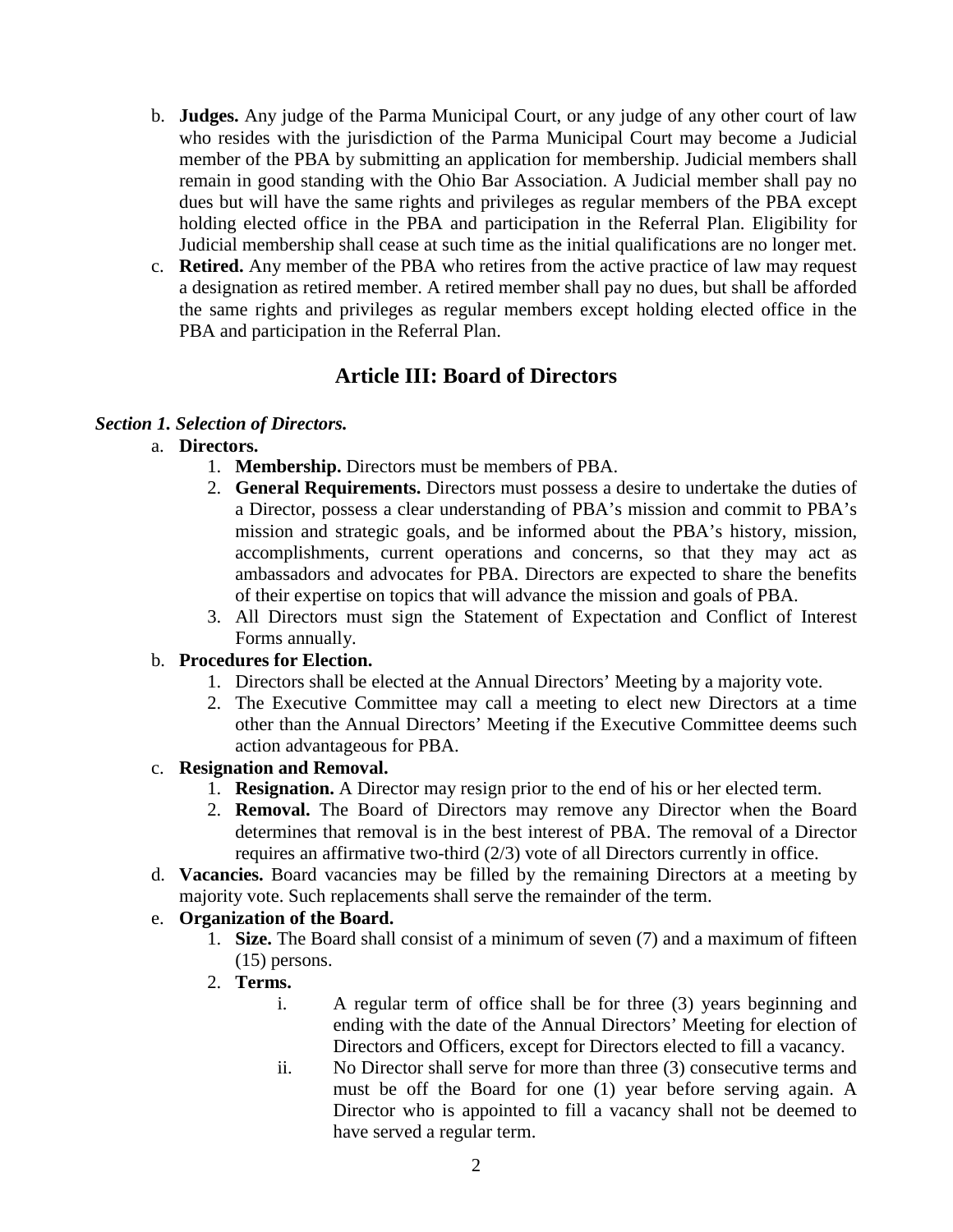## *Section 2. Powers and Responsibilities of Directors.*

- **a. General Powers and Duties.** The Board of Directors shall exercise or delegate all of the authority to govern the affairs and business of PBA and exercise all the powers and privileges accorded Directors by law. The Directors' exercise of authority shall include adoption of regulations, bylaws, policies and procedures consistent with applicable law, the Articles of Incorporation and this Code of Regulations to carry out the purpose of PBA.
- **b. Directors are Corporate Members.** For purpose of any statute or rule of law relating to corporations, the Directors shall be deemed to be the voting members of PBA, and they shall have all the rights and privileges of members. Where a provision of law relating to meetings of Directors differs from that concerning meetings of members, it shall be sufficient if PBA complies with the provision relating to Directors.

## **c. Meetings.**

- 1. **Types of Meetings.** 
	- i. **Annual Directors' Meeting.** An annual meeting shall be held each year on a date determined by the Board of Directors for the purpose of electing Directors and Officers as may be required and to receive reports and conduct such other business as necessary.
	- ii. **Regular Directors' Meetings.** Regular meetings shall be held the first Monday of every month at a location to be announced.
	- iii. **Special Directors' Meetings.** Special Meetings of the Board may be called upon the request of any Officer or a majority of the Board.
- 2. **Notice.**
	- i. The Secretary will send notice to the Directors twenty-one (21) days prior to the Annual Directors' Meeting, seven (7) days prior to a Regular Directors' Meeting and at least (3) day prior to a Special Directors' Meeting.
	- ii. Notice may be made by personal delivery or sent by U.S. mail, email or other electronic means of communication. Directors shall inform the Secretary of the manner in which each of them would prefer to receive notice.

## 3. **Attendance and Voting.**

- i. **Means of Attendance.** A Director may attend and vote at a meeting of the Board of Directors by telephone or other electronic communication if all persons participating can hear one another contemporaneously. Such participation shall be counted for purposes of establishing quorum.
- ii. **Quorum.** A majority of Directors present at a meeting shall constitute a quorum.
- iii. **Majority Vote.** At any meeting of Directors at which a quorum is present, issues shall be decided by majority vote, except as otherwise provided in this Code of Regulations.
- 4. **Actions without a Meeting.** Directors may take action without a meeting.
	- i. A unanimous vote of all Directors shall be required for such actions.
	- ii. Voting without a meeting shall be by email or facsimile transmission.
	- iii. A record of the votes shall be maintained by the Secretary.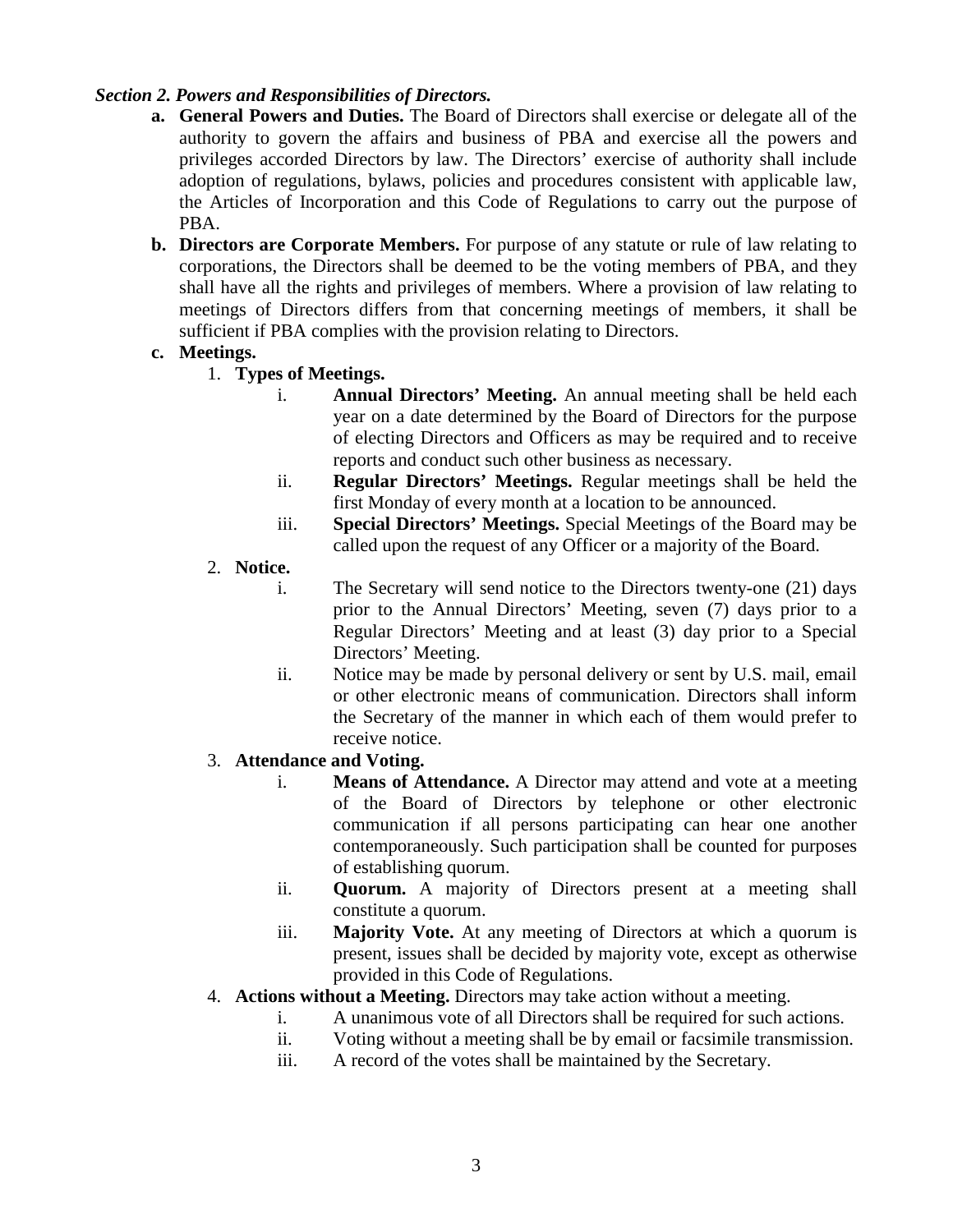### *Section 3. Board Committees.*

- **a. The Executive Committee.** This committee shall consist of the Officers plus two additional board members chosen by the Officers. The Executive Committee is authorized to act on all matters that may require action in between regular meetings of the Board of Directors and shall also have such authority, functions, and duties as may be delegated to the Committee by the Board. The Executive Committee shall meet when called by the President or by a majority of the members of the Committee.
- **b. Committees.** The Board may establish other Committees for effective governance of PBA, and delegate to any such committee any of the authority of the Board of Directors however conferred. Committee members shall be appointed by the Board.
- **c. Committee Members.** 
	- 1. Each Committee shall include at least on Director.
	- 2. All Committee Members must be members of PBA.
- **d. Function and Responsibilities.** All Committees shall keep and submit to the Secretary records of their proceedings and transactions. A majority of the members of a Committee shall constitute a quorum. The act of a majority of the Committee Members present at a Committee meeting at which a quorum is established is the act of the Committee. Any action by the Committee shall be reported to the Board at its next meeting after such action.

## **Article IV: Officers of the Board**

#### *Section 1. Officers of the Board.*

- **a. Officers.** The Officers shall be the President, Vice-President, Secretary and Treasurer. The Officers shall be Directors.
- **b. Election.** Officers will be elected at the first Regular Directors' Meeting after the Annual Meeting. Officers shall enter office on February 1<sup>st</sup>.
- **c. Term.** Officers shall serve for two years.
- **d. Resignation and Removal.** 
	- **1. Resignation.** An Officer may resign prior to the end of his or her elected term.
	- **2. Removal.** The Board of Directors may remove any Officer when the Board determines that removal is in the best interest of PBA. The removal of an Officer requires an affirmative two-thirds (2/3) vote of all Directors currently in office.
	- **3. Vacancies.** Officer vacancies may be filled by the remaining Directors. Such replacements shall serve the remainder of the term.

#### *Section 2. Duties of Officers.*

- **a. President.** The President shall preside at all meetings of the Board of Directors and the Executive Committee, perform generally all duties usually incident to such office and such further duties as may be required of him or her by the Board of Directors.
- **b. Vice-President.** The Vice-President shall have, in the absence of the President, the powers and perform the duties of the President. The Vice-President shall have such other duties as the Board may determine.
- **c. Secretary.** The Secretary shall record the minutes of all Board meetings, monitor attendance of Directors, oversee all correspondence of PBA, including sending notice of Directors' meetings, and shall generally perform such duties as may be required of the Secretary by the Board of Directors.